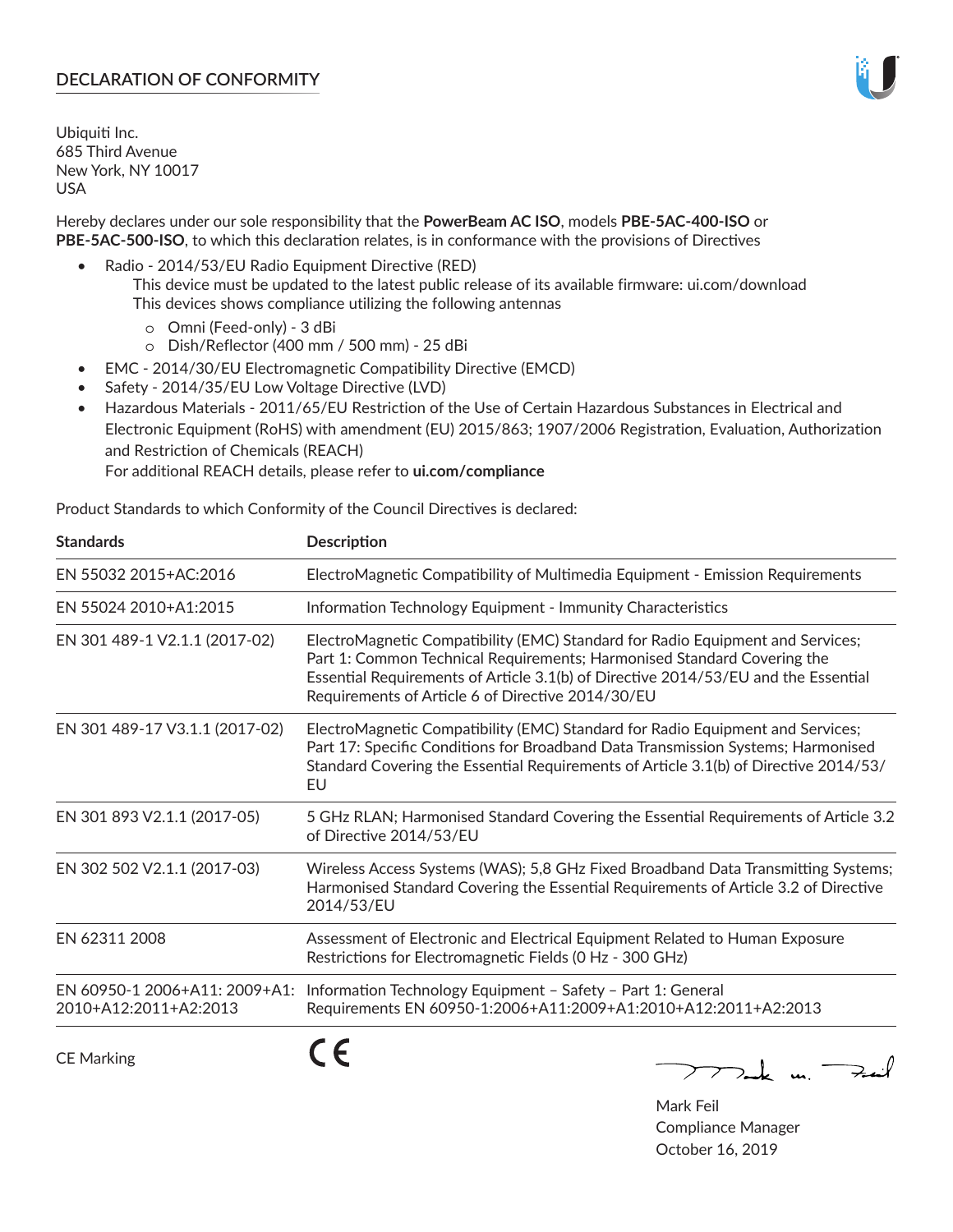# **DECLARATION OF CONFORMITY**



# **български** [Bulgarian]

С настоящото Ubiquiti декларира, че това устройство PBE-5AC-400-ISO/PBE-5AC-500-ISO е в съответствие със съществените изисквания и други приложими разпоредби на Директиви 2014/53/EC, 2014/30/ЕС, 2014/35/ЕС.

## **Hrvatski** [Croatian]

Ubiquiti ovim putem izjavljuje da je ovaj uređaj PBE-5AC-400-ISO/PBE-5AC-500-ISO sukladan osnovnim zahtjevima i ostalim bitnim odredbama Direktiva 2014/53/EU, 2014/30/EU, 2014/35/EU.

# **Čeština** [Czech]

Ubiquiti tímto prohlašuje, že toto PBE-5AC-400-ISO/PBE-5AC-500-ISO zařízení, je ve shodě se základními požadavky a dalšími příslušnými ustanoveními směrnic 2014/53/EU, 2014/30/EU, 2014/35/EU.

## **Dansk** [Danish]

Hermed, Ubiquiti, erklærer at denne PBE-5AC-400-ISO/PBE-5AC-500-ISO enhed, er i overensstemmelse med de væsentlige krav og øvrige relevante krav i direktiver 2014/53/EU, 2014/30/EU, 2014/35/EU.

## **Nederlands** [Dutch]

Hierbij verklaart Ubiquiti, dat deze PBE-5AC-400-ISO/PBE-5AC-500-ISO apparaat, in overeenstemming is met de essentiële eisen en de andere relevante bepalingen van richtlijnen 2014/53/EU, 2014/30/EU, 2014/35/EU.

### **English**

Hereby, Ubiquiti, declares that this PBE-5AC-400-ISO/PBE-5AC-500-ISO device, is in compliance with the essential requirements and other relevant provisions of Directives 2014/53/EU, 2014/30/EU, 2014/35/EU.

## **Eesti keel** [Estonian]

Käesolevaga Ubiquiti kinnitab, et antud PBE-5AC-400-ISO/PBE-5AC-500-ISO seade, on vastavus olulistele nõuetele ja teistele asjakohastele sätetele direktiivide 2014/53/EL, 2014/30/EL, 2014/35/EL.

# **Suomi** [Finnish]

Täten Ubiquiti vakuuttaa, että tämä PBE-5AC-400-ISO/PBE-5AC-500-ISO laite, on yhdenmukainen olennaisten vaatimusten ja muiden sitä koskevien direktiivien 2014/53/EU, 2014/30/EU, 2014/35/EU.

# **Français** [French]

Par la présente Ubiquiti déclare que l'appareil PBE-5AC-400-ISO/PBE-5AC-500-ISO, est conforme aux exigences essentielles et aux autres dispositions pertinentes des directives 2014/53/UE, 2014/30/UE, 2014/35/UE.

# **Deutsch** [German]

Hiermit erklärt Ubiquiti, dass sich dieses PBE-5AC-400-ISO/PBE-5AC-500-ISO Gerät, in Übereinstimmung mit den grundlegenden Anforderungen und den anderen relevanten Vorschriften der Richtlinien 2014/53/EU, 2014/30/EU, 2014/35/EU befindet.

### **Ελληνικά** [Greek]

Δια του παρόντος, Ubiquiti, δηλώνει ότι αυτή η συσκευή PBE-5AC-400-ISO/PBE-5AC-500-ISO, είναι σε συμμόρφωση με τις βασικές απαιτήσεις και τις λοιπές σχετικές διατάξεις των οδηγιών 2014/53/EE, 2014/30/EE, 2014/35/EE.

# **Magyar** [Hungarian]

Ezennel Ubiquiti kijelenti, hogy ez a PBE-5AC-400-ISO/PBE-5AC-500-ISO készülék megfelel az alapvető követelményeknek és más vonatkozó 2014/53/EU, 2014/30/EU, 2014/35/EU irányelvek rendelkezéseit.

# **Íslenska** [Icelandic]

Hér, Ubiquiti, því yfir að þetta PBE-5AC-400-ISO/PBE-5AC-500-ISO tæki er í samræmi við grunnkröfur og önnur viðeigandi ákvæði tilskipana 2014/53/ESB, 2014/30/ESB, 2014/35/ESB.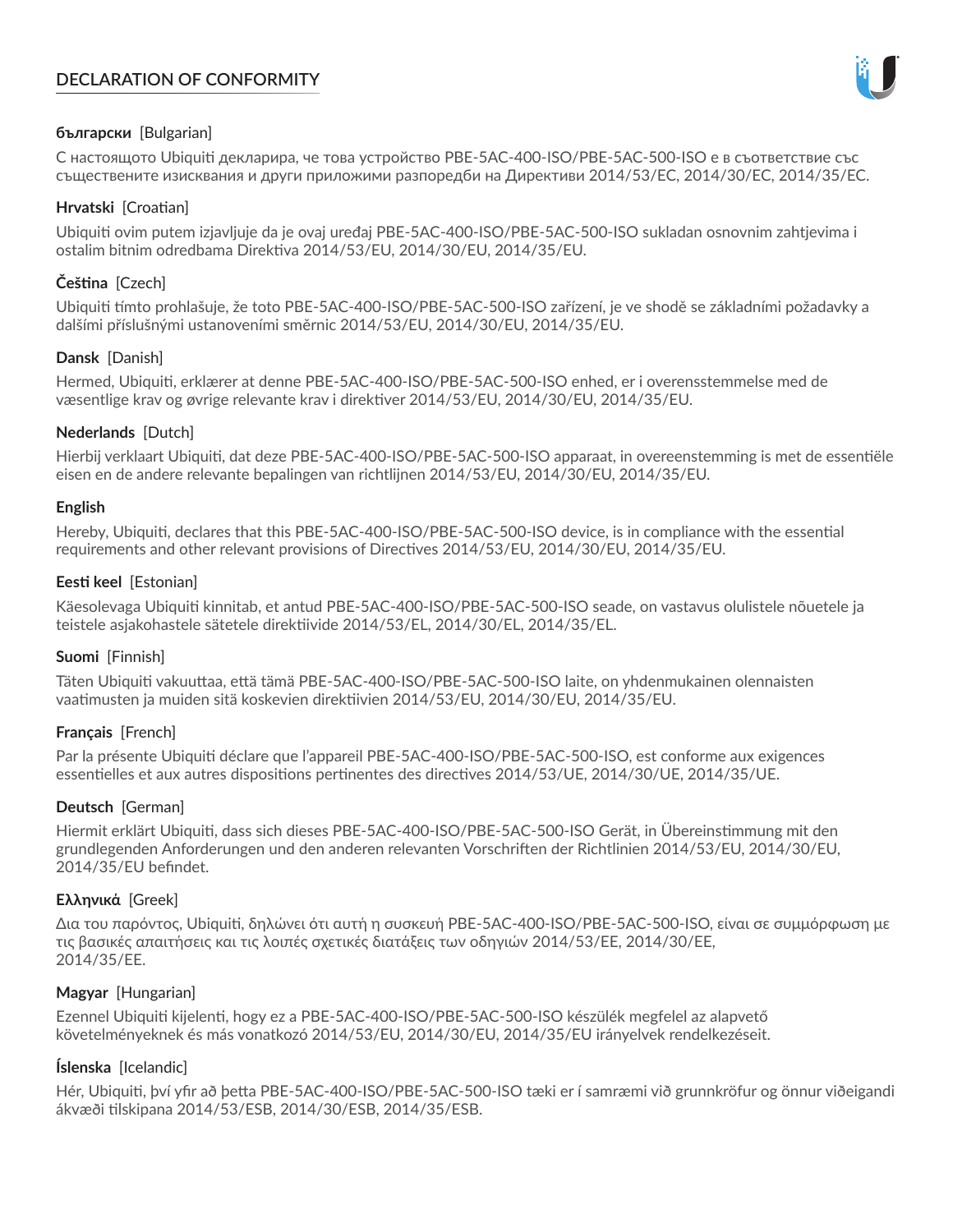# **DECLARATION OF CONFORMITY**



## **Italiano** [Italian]

Con la presente, Ubiquiti, dichiara che questo dispositivo PBE-5AC-400-ISO/PBE-5AC-500-ISO, è conforme ai requisiti essenziali ed alle altre disposizioni pertinenti delle direttive 2014/53/UE, 2014/30/UE, 2014/35/UE.

### **Latviešu valoda** [Latvian]

Ar šo, Ubiquiti, deklarē, ka PBE-5AC-400-ISO/PBE-5AC-500-ISO ierīce, ir saskaņā ar būtiskajām prasībām un citiem attiecīgiem noteikumiem Direktīvās 2014/53/ES, 2014/30/ES, 2014/35/ES.

### **Lietuvių kalba** [Lithuanian]

Ubiquiti deklaruoja, kad šis PBE-5AC-400-ISO/PBE-5AC-500-ISO įrenginys atitinka esminius reikalavimus ir kitas 2014/53/ ES, 2014/30/ES, 2014/35/ES Direktyvų nuostatas.

## **Malti** [Maltese]

Hawnhekk, Ubiquiti, tiddikjara li dan il-mezz PBE-5AC-400-ISO/PBE-5AC-500-ISO huwa konformi mar-rekwiżiti essenzjali u dispożizzjonijiet rilevanti oħrajn ta 'Direttivi 2014/53/UE, 2014/30/UE, 2014/35/UE.

## **Norsk** [Norwegian]

Herved Ubiquiti, erklærer at denne PBE-5AC-400-ISO/PBE-5AC-500-ISO enheten, er i samsvar med de grunnleggende kravene og andre relevante bestemmelser i direktivene 2014/53/EU, 2014/30/EU, 2014/35/EU.

## **Polski** [Polish]

Niniejszym, Ubiquiti, oświadcza, że urządzenie PBE-5AC-400-ISO/PBE-5AC-500-ISO, jest zgodny z zasadniczymi wymaganiami oraz pozostałymi stosownymi postanowieniami Dyrektyw 2014/53/UE, 2014/30/UE, 2014/35/UE.

## **Português** [Portuguese]

Ubiquiti declara que este dispositivo PBE-5AC-400-ISO/PBE-5AC-500-ISO, está conforme com os requisitos essenciais e outras disposições das Directivas 2014/53/UE, 2014/30/UE, 2014/35/UE.

# **Română** [Romanian]

Prin prezenta, Ubiquiti declară că acest dispozitiv PBE-5AC-400-ISO/PBE-5AC-500-ISO este în conformitate cu cerințele esențiale și alte prevederi relevante ale Directivelor 2014/53/UE, 2014/30/UE, 2014/35/UE.

# **Slovenčina** [Slovak]

Týmto Ubiquiti, prehlasuje, že toto PBE-5AC-400-ISO/PBE-5AC-500-ISO zariadenie, je v súlade so základnými požiadavkami a ďalšími relevantnými ustanoveniami smernice 2014/53/EÚ, 2014/30/EÚ, 2014/35/EÚ.

### **Slovenščina** [Slovenian]

Družba Ubiquiti izjavlja, da je naprava PBE-5AC-400-ISO/PBE-5AC-500-ISO v skladu z obveznimi zahtevami in drugimi ustreznimi določbami direktiv 2014/53/EU, 2014/30/EU in 2014/35/EU.

### **Español** [Spanish]

Por medio de la presente Ubiquiti declara que este dispositivo PBE-5AC-400-ISO/PBE-5AC-500-ISO, cumple con los requisitos esenciales y cualesquiera otras disposiciones aplicables o exigibles de las Directivas 2014/53/UE, 2014/30/UE, 2014/35/UE.

## **Svenska** [Swedish]

Härmed Ubiquiti, intygar att denna PBE-5AC-400-ISO/PBE-5AC-500-ISO enhet är i överensstämmelse med de väsentliga egenskapskrav och övriga relevanta bestämmelser som framgår av direktiven 2014/53/EU, 2014/30/EU, 2014/35/EU.

### **Accessories:**

**<https://www.ui.com/products/#default> [https://www.ui.com/products/#accessories](https://ui.com/products/#accessories)**